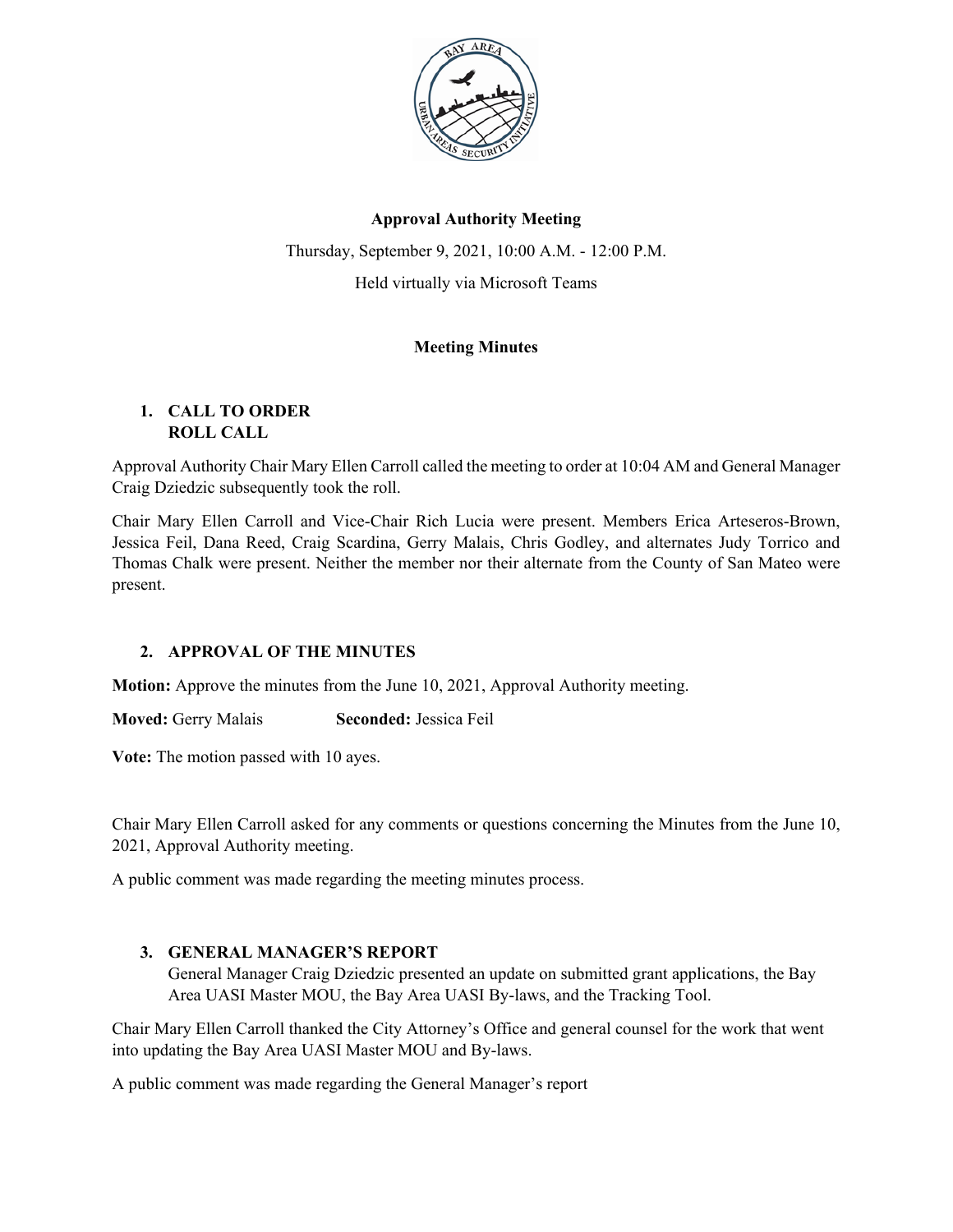**Motion:** Approve the Bay Area UASI Master MOU

**Moved:** Chair Mary Ellen Carroll **Seconded:** Jessica Feil

**Vote:** The motion passed with 10 ayes.

**Motion:** Approve the Bay Area UASI By-Laws

**Moved:** Chair Mary Ellen Carroll **Seconded:** Jessica Feil

**Vote:** The motion passed with 10 ayes.

### **4. BROWN ACT UPDATE**

Attorney Rachel Hundley from the firm of Meyers-Nave provided an update on Brown Act requirements.

A member of the board asked for clarification on the Brown Act and the use of social media (Reference audio here: [September](http://bauasi.org/sites/default/files/resources/approval_2021_september_featured_audio.mp3) [UASI Approval Authority Meeting](http://bauasi.org/sites/default/files/resources/approval_2021_september_featured_audio.mp3) at 37:38).

A member of the board asked a question regarding bill AB361 on conducting virtual public meetings during a state declared emergency. (Reference audio here: [September](http://bauasi.org/sites/default/files/resources/approval_2021_september_featured_audio.mp3) [UASI Approval Authority Meeting](http://bauasi.org/sites/default/files/resources/approval_2021_september_featured_audio.mp3) at 43:40).

A member of the board asked for an example of a social media interaction that would violate the Brown Act. (Reference audio here: [September UASI Approval Authority Meeting](http://bauasi.org/sites/default/files/resources/approval_2021_september_featured_audio.mp3) at 44:57).

A public comment was made regarding the meeting minutes.

#### **5. FY 2020 NATIONAL PRIORITY PROJECTS UPDATE**

Regional Program Manager Janell Myhre presented an update on the FY2020 National Priority Projects.

A member of the board thanked Janell Myhre for providing clarity on the National Priority Projects during her presentation.

A public comment was made regarding CBRNE, technology sharing, and protection.

### **6. GRANT FUNDED PROGRAMS UPDATE**

General Manager Craig Dziedzic introduced Regional Program Manager Corinne Bartshire to present an update on the BATEP. Regional Program Manager Dominic Yin presented an update on STC SFBA. Regional Program Manager Jodi Traversaro presented an update on the TVTP program. And Regional Program Manager Amy Ramirez presented an update on RCPGP.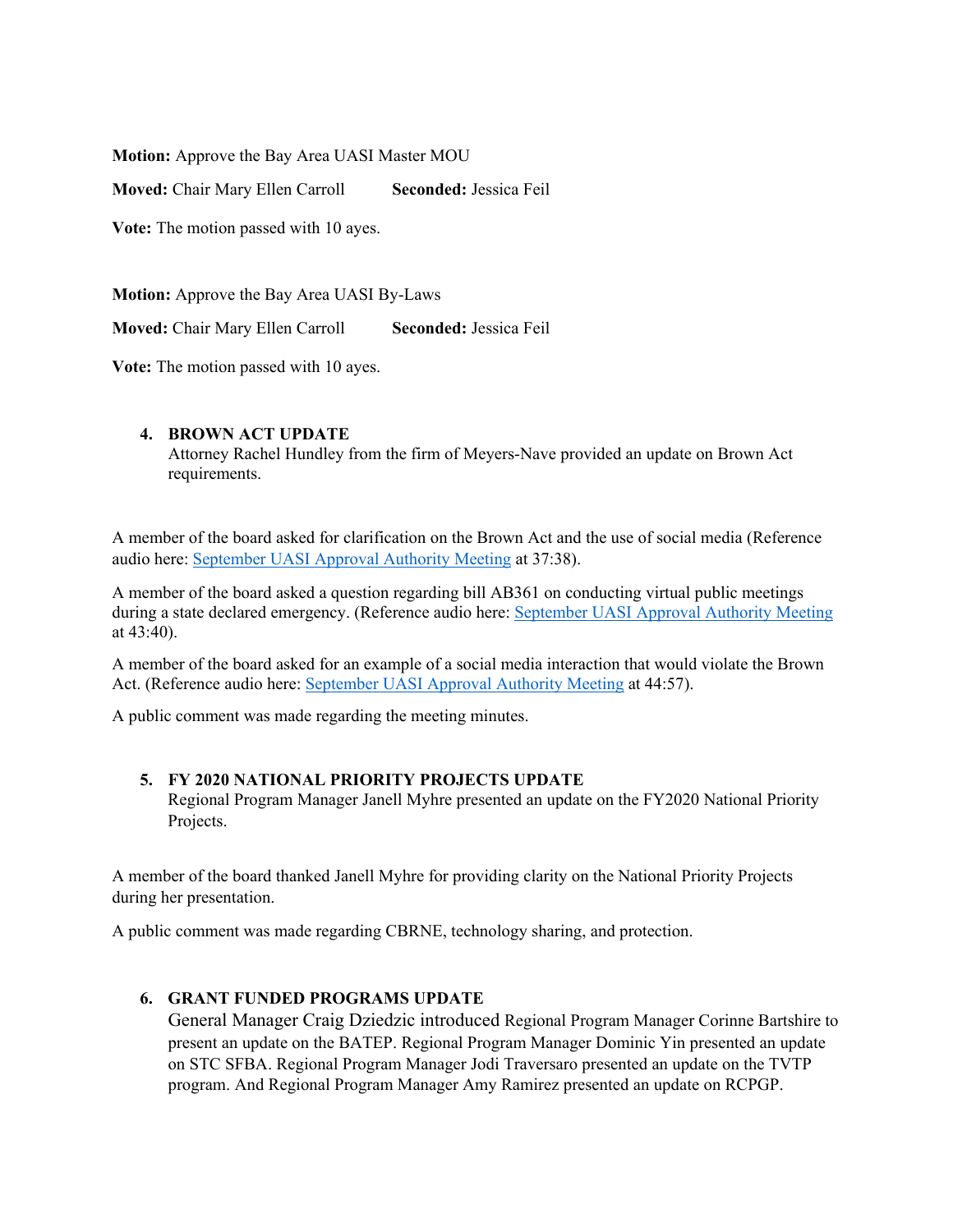Chair Mary Ellen Carroll recognized the Program Management team for their work, especially during this challenging time.

A public comment was made regarding the importance of preparedness

# **7. VIRTUAL SECURITY OPERATIONS CENTER (VSOC) PILOT PROJECT UPDATE** Regional Program Manager Mikyung Kim-Molina presented an update on the VSOC pilot project.

A public comment was made regarding cybersecurity and the use of open democratic practices.

## **8. ALERT THE BAY PROJECT UPDATE**

Regional Project Manager Mikyung Kim-Molina presented an update on ALERTtheBay.

Chair Mary Ellen Carroll asked how ALERTtheBay parallels or compliments local alert systems (Reference audio here: [September UASI Approval Authority Meeting](http://bauasi.org/sites/default/files/resources/approval_2021_september_featured_audio.mp3) at 1:41:44).

A public comment was made regarding Bay RICS and public information sharing during emergencies.

### **9. DIGITAL SERVICES PROJECT UPDATE**

Regional Program Manager Janell Myhre provided an update on the Digital Services Project.

Several members of the board asked for clarification on the funding and the action for this item (Reference audio here: [September UASI Approval Authority Meeting](http://bauasi.org/sites/default/files/resources/approval_2021_september_featured_audio.mp3) at 1:47:30).

A public comment was made regarding the funding for this project.

**Motion:** Approve the negotiation of a vendor contract exceeding \$250,000 with final approval on the terms of that contract to be brought back to the Approval Authority

**Moved:** Chair Mary Ellen Carroll **Seconded:** Vice-Chair Rich Lucia

**Vote:** The motion passed with 10 ayes.

2:01:05 Chair Mary Ellen Carroll left the meeting and Vice-Chair Rich Lucia took over as meeting chair

### **10. NCRIC DVE THREAT BRIEFING**

NCRIC Executive Director Mike Sena provided a DVE Threat briefing.

A public comment was made regarding issues of surveillance and ghost guns.